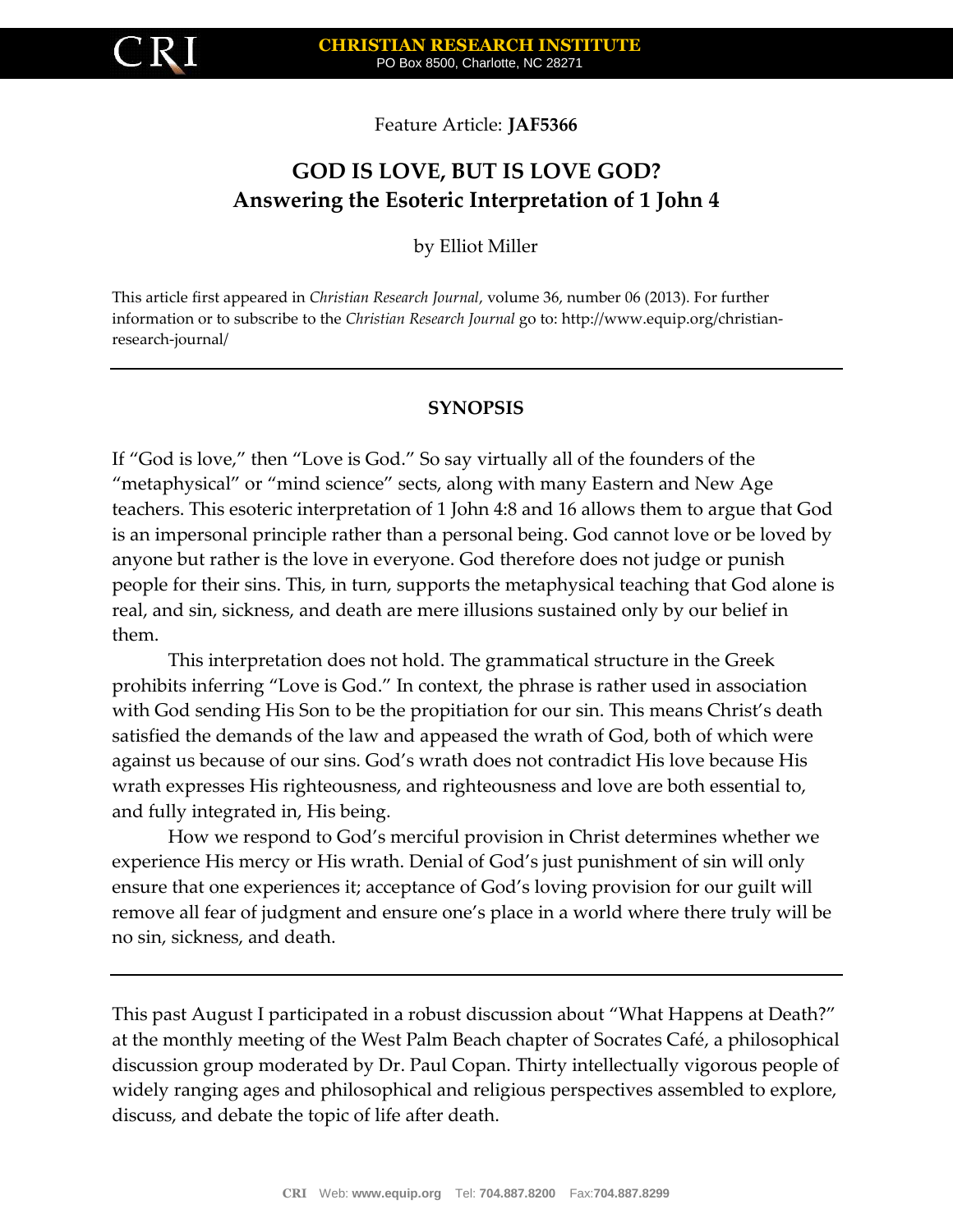Several participants of atheistic orientation expressed their view that nothing happens at death except the annihilation of the person. One member who had been a lifelong atheist calmly announced that the previous January she had been diagnosed with cancer and given three months to live, but so far was feeling relatively fine. She stated that she had been receiving comfort from the thought, new to her, that although death would bring an end to her personal existence, she would dissolve into some sort of Universal Mind and, in a sense, live on. Another member, who had been our most adamant atheist in previous meetings, was so moved by what the first woman shared that she almost seemed to be converting to pantheism right on the spot.<sup>1</sup> Several others, also moved by the first woman's bravery, sought to assure her that personal existence seems to go on happily after death, according to near-death experience (NDE) research. A couple of Christian members then expressed their conviction that all does not necessarily go well after death, for we must all stand before the judgment seat of Christ. The first woman seemed moved neither by the near-death stories nor by the warnings of judgment.

During the casual conversation that follows the formal meetings, I discussed the Christian view of the afterlife with both the first woman, who remained firm in her position, and another woman, who strongly rejected the notion of judgment. In that second conversation the member, who said she has been a follower of both Christian Science and Religious Science (AKA Science of Mind), insisted that a God who judges and punishes people could not be a loving God. She kept reminding me that "God is love," as if to settle the debate. The view of God as wrathful judge, she believed, was simply anthropomorphism: ascribing to deity the traits of human beings. She pointed out that if God is Love, then Love is also God. The Love that is God, therefore, must not be a person or even a being, but rather a cosmic Principle at the core of all things. This Principle is also known as Truth and Life. It is Divine Mind, and It alone is real. Sin, sickness, and death are illusions sustained in our experience only because we believe in them, and orthodox Christian teaching perpetuates this problem.

### **THE METAPHYSICAL INTERPRETATION OF "GOD IS LOVE"**

This woman knew her metaphysical doctrine well. Mary Baker Eddy, the founder of Christian Science, wrote in *Science and Health with Key to the Scriptures*: "The startingpoint of divine Science is that God, Spirit, is All-in-all, and that there is no other might nor Mind,—that God is Love, and therefore He is divine Principle."<sup>2</sup> Eddy explained how this doctrine impacts the Judeo-Christian concepts of sin, its punishment, and its forgiveness: "'God is Love.' More than this we cannot ask, higher we cannot look, farther we cannot go. To suppose that God forgives or punishes sin according as His mercy is sought or unsought, is to misunderstand Love and to make prayer the safetyvalve for wrong-doing."<sup>3</sup> To this she added: "Jesus' life proved, divinely and scientifically, that God is Love, whereas priest and rabbi affirmed God to be a mighty potentate, who loves and hates. The Jewish theology gave no hint of the unchanging love of God."4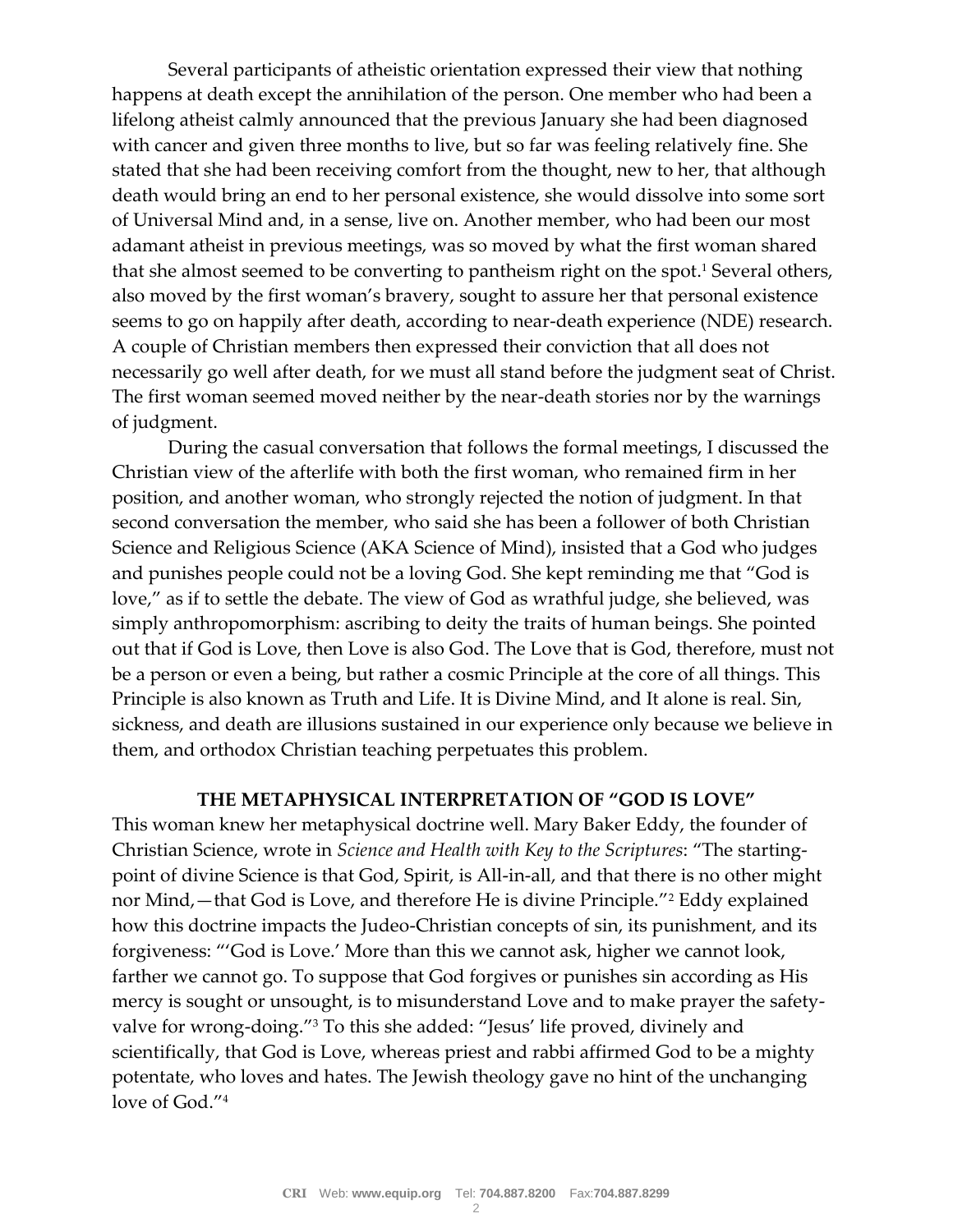Ernest Holmes, the author of *The Science of Mind* and the founder of Religious Science, agreed with Eddy's definition: "Love is the central flame of the universe," he wrote, "nay, the very fire itself. It is written that God is love, and that we are His expressed likeness, the image of the Eternal Being. Love is self-givingness through creation, the impartation of the Divine through the human. Love is an essence, an atmosphere, which defies analysis, as does Life itself. It is that which IS and cannot be explained." Undeterred by love's inexplicability, Holmes presses on: "The essence of love, while elusive, pervades everything, fires the heart, stimulates the emotions, renews the soul and proclaims the Spirit. Only love knows love, and love knows only love. Words cannot express its depths or meaning. A universal sense alone bears witness to the divine fact: God is Love and Love is God."<sup>5</sup>

The same ideas show up in virtually all metaphysical or mind science teachings. Charles Fillmore, cofounder of the Unity School of Christianity<sup>6</sup> (which, like Religious Science, is a member of the New Thought Alliance<sup>7</sup> ), wrote, "God is not loving. God is love, the great heart of the universe and of man, from which is drawn forth all feeling, sympathy, emotion, and all that goes to make up the joys of existence. Yet God does not love anybody or anything. God is the love in everybody and everything. God is love; man becomes loving by permitting that which God is to find expression in word and act."<sup>8</sup>

### **Eastern and New Age Sources Concur**

This view is not limited to followers of metaphysical or mind science teachers. The same verse is often quoted by Eastern gurus and New Age/new spirituality teachers and their followers.<sup>9</sup>

To draw an example from my experience as a late '60s hippie/New Age seeker, "God is love" was one of the "revelations" I received in an altered state of consciousness and jotted down in my spiritual journal. It seemed to be extremely profound, providing a metaphysical basis for the hippie ethic to love everyone while at the same time keeping God safely impersonal and nonjudgmental as we pursued the hedonistic hippie lifestyle, which certainly included casual sex among other biblically prohibited practices. Few if any of us were interested in demarcating the boundaries between love and lust or asking hard questions such as whether love in its highest sense is compatible with hedonism. As long as God was an impersonal Principle within us and not a personal Judge above us, it seemed good enough to lump free love in with other forms of love and leave it at that.

## **"GOD IS LOVE" IN ITS BIBLICAL CONTEXT**

We've now seen that in pantheistic systems such as mind science, Eastern monism, and New Age (which all can accurately be grouped together for the purposes of this article as "esoteric"), the phrase "God is Love" commonly means that God is not a person who can love or be loved but rather a cosmic force called "Love" with which we love each other.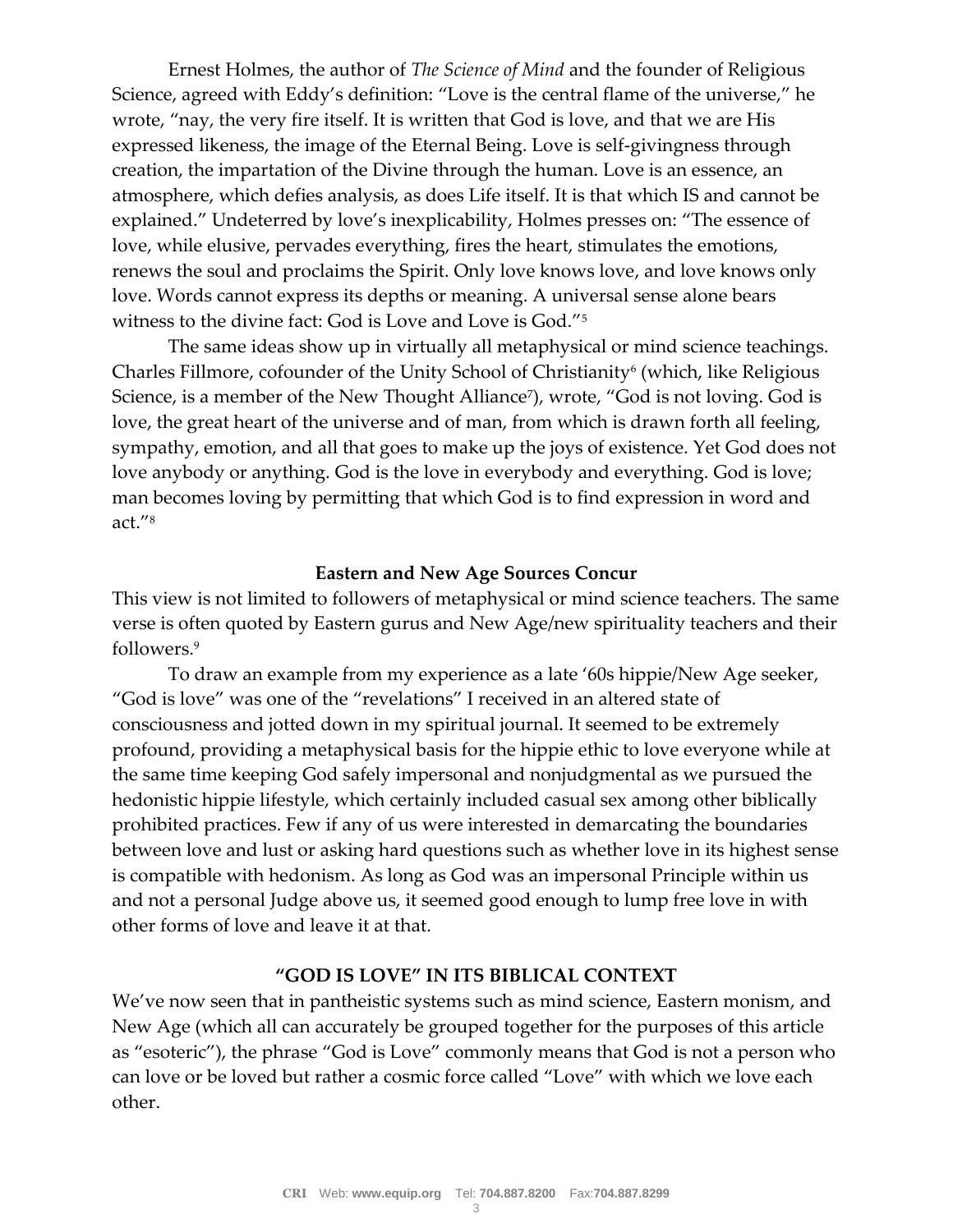But from where did this idea that "God is Love" first emerge? The phrase demonstrably originated in 1 John 4 verses 8 and 16. An examination of the context of this passage will reveal how the words were intended to be taken, but esotericists are not known for their concern about context. As Eddy taught her followers: "The divine Science taught in the original language of the Bible came through inspiration, and needs inspiration to be understood. Hence the misapprehension of the spiritual meaning of the Bible."<sup>10</sup> Esotericists disregard context and use Mrs. Eddy's "Key to the Scriptures" or some other esoteric interpretative system supposedly to unlock the true, spiritual meaning of Scripture.

Followers of esoteric teachings need to be challenged on this. If they consider themselves seekers of truth and of God, they should not take the word of any modern interpreter of the Bible but go to the primary sources and see if any kind of esoteric approach to understanding them holds up.

Here it needs to be acknowledged that there are ancient Gnostic texts that are precursors to modern-day esoteric approaches to Christianity. But these second-to fourth-century documents demonstrably were not written by any of the apostles (even when they claim to be) or by any eyewitnesses of the events surrounding Jesus.<sup>11</sup> To get at the source, modern-day seekers should look to the New Testament documents themselves. If they desire further corroboration, they can consult the writings of the earliest church fathers (e.g., Clement of Rome and Polycarp<sup>12</sup>). They can also find a few references to Jesus and Christians in first century non-Christian sources.<sup>13</sup> The purpose of such research would be to see if there is any evidence whatsoever that Jesus and the apostles actually rejected the Old Testament concepts of sin, divine judgment, and expiation of guilt through blood atonement.

While I do not have the space to demonstrate it here (see my previous two-part  $effort<sup>14</sup>$ , such diligent study would reveal to them that no such evidence exists. There is no objective reason to believe that Jesus, John, Paul, and the other apostles were not faithful followers of orthodox Judaism who simply believed that Jesus fulfilled that tradition's messianic prophecies.

What was controversial about Jesus and the apostles was not that they renounced the law of Moses with its sacrificial system in favor of some form of Gnosticism but rather that they claimed that the Law was fulfilled by the life, sacrificial death, and resurrection of Christ. It was on that basis alone that the Law was set aside; thus, there was never a denial of the Law's legitimacy but rather a confirmation of it.

Like the ancient Gnostics, contemporary esotericists are filtering the Scriptures through a Greek (or Indian) philosophical grid foreign to Jewish thought. They simply presume that a figure as brilliant as Jesus could not possibly have endorsed blood atonement theology. Here they are assuming what they want to prove and not allowing for the possibility that they could be seriously mistaken.

With this in mind, let's look at 1 John 4:7–9:

*Beloved, let us love one another, for love is from God; and everyone who loves is born of God and knows God. The one who does not love does not know God, for God is love. By this the love of*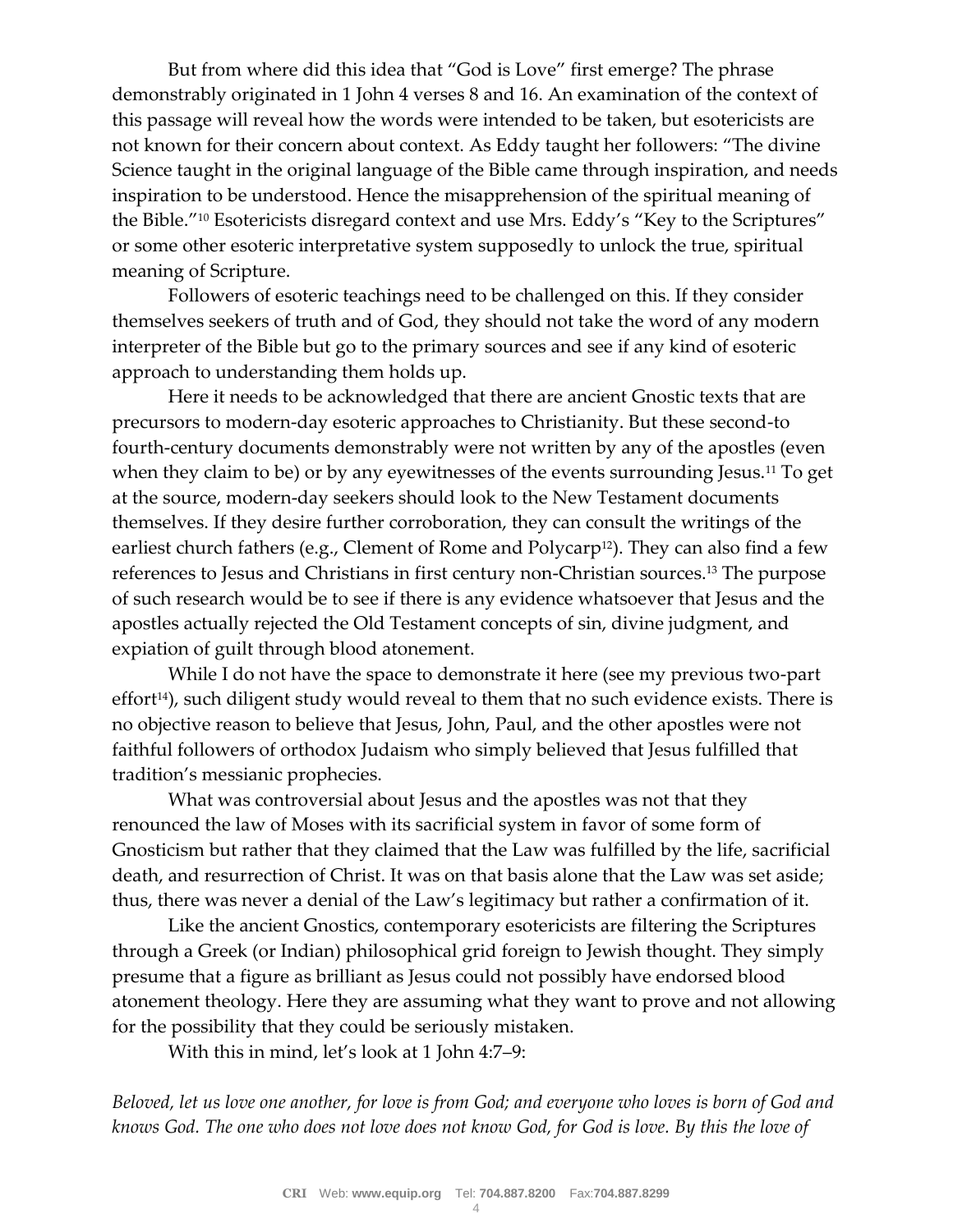*God was manifested in us, that God has sent His only begotten Son into the world so that we might live through Him. In this is love, not that we loved God, but that He loved us and sent His Son to be the propitiation for our sins.*

*This* was the context in which the phrase "God is love" was introduced to human consciousness. Note the phrase "propitiation for our sins." *Propitiation* means both satisfaction and appeasement. Satisfaction of what? The demand of the Law that death must be meted out as punishment for sin. Appeasement of what? The just wrath of God against sin.

These concepts are incredibly difficult for esotericists to consider seriously, but we should exhort them: "For prudence's sake, set your biases aside and give the gospel message a full and open-minded hearing. Do you really want to risk an eternity of regret that you passed up this opportunity?"

In his theological/devotional classic *Knowing God*, J. I. Packer makes the following important clarifications about these issues:

*When Scripture speaks of God anthropomorphically, it does not imply that the limitations and imperfections which belong to the personal characteristics of us sinful creatures belong also to the corresponding qualities in our Holy Creator....*

*..... God's wrath in the Bible is never the capricious, self- indulgent, irritable, morally ignoble thing that human anger so often is. It is, instead, a right and necessary reaction to objective moral evil. God is only angry where anger is called for. Even among men, there is such a thing as righteous indignation, though it is, perhaps rarely found. But all God's indignation is righteous. Would a God who took as much pleasure in evil as He did in good be a good God? Would a God who did not react adversely to evil in His world be morally perfect? Surely not.*<sup>15</sup>

To understand and benefit from the fact that "God is love," we must first come to terms with the reality of our sin, God's righteousness, and the inevitability of judgment (John 16:7–11). Then we can appreciate the Son of God's sacrificial identification with us as the most amazing demonstration of love in the history of the universe.

Mind Scientists in particular have built their whole theology on the premise that "God is love" while emptying it of its meaning. This is irony in its most tragic form. "God is love" is a warm and fuzzy idea, a vacuous concept, until we appreciate the sacrifice on our behalf by which it is measured.

## **The Simplicity of God**

If God is a person and not a mere principle, why did John say "God is love" instead of "God is loving"? The Bible commentary by Jamieson, Fausset, and Brown does a good job of answering this:

*There is no Greek article to* love*, but to God; therefore we cannot translate,* Love is God*. God is fundamentally and essentially LOVE: not merely is loving, for then John's argument would not stand; for the conclusion from the premises then would be this,* This man is not loving: God is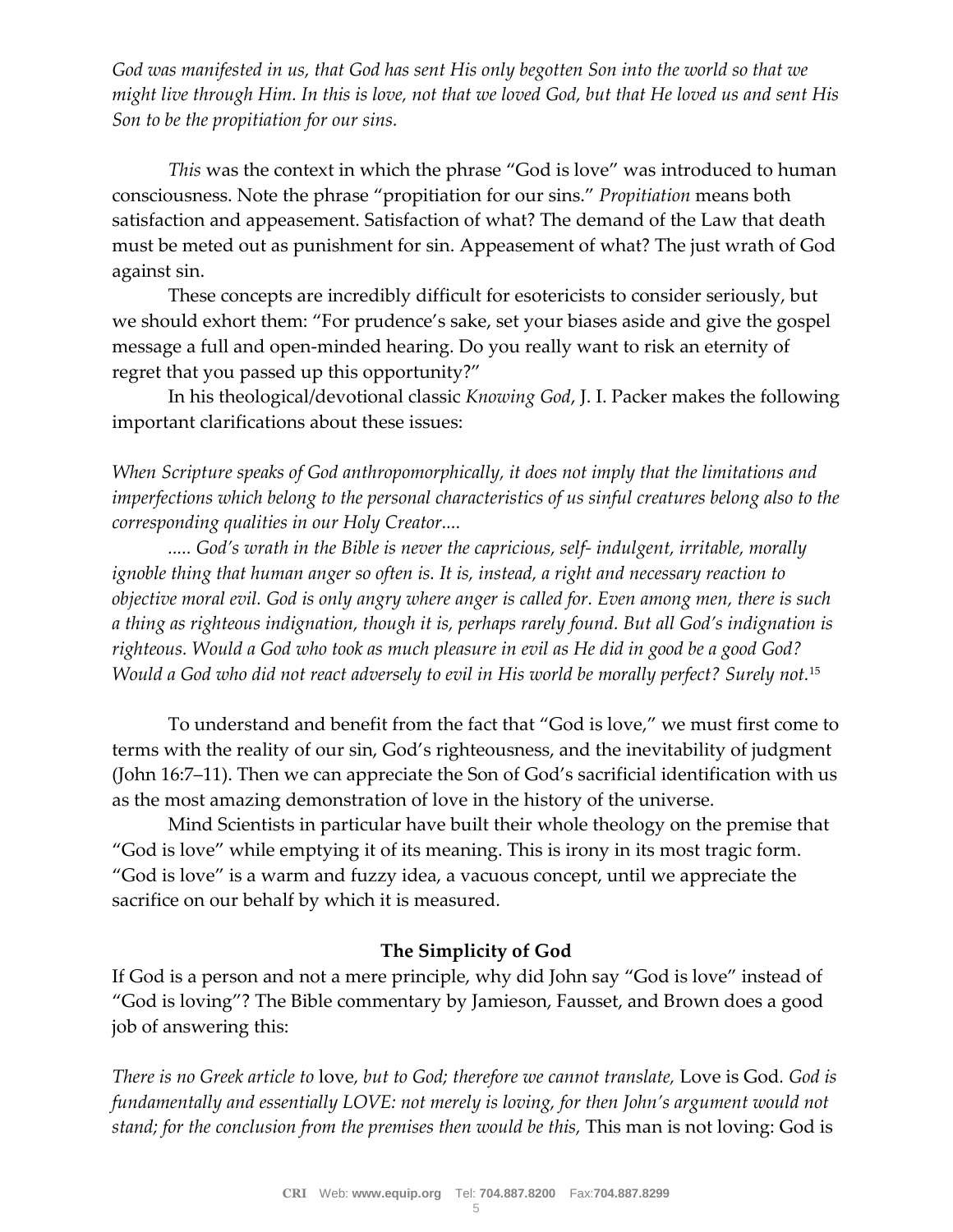loving*; therefore he knoweth not God IN SO FAR AS GOD IS LOVING; still he might know Him in His* other *attributes. But when we take love as God's essence, the argument is sound:*  This man doth not love, *and* therefore knows not love: God is essentially love, therefore he knows not God.<sup>16</sup>

God's attributes therefore are essential to His nature such that it can be stated correctly that He *is* love, *is* truth (1 John 1:5; cf. John 14:6), *is* righteousness, and so on. These qualities in their fullest, highest, and purest senses cannot be known apart from knowing Him.

This interpretation of 1 John 4 is consistent with the classical theistic doctrine of divine *simplicity*. <sup>17</sup> By this is meant that, unlike humans, God's being does not consist of a complex aggregation of parts. He does not *have* or *possess* attributes such that He might act on one (e.g., righteousness) at the expense of another (e.g., love), as Mary Baker Eddy and other metaphysical teachers have mischaracterized the orthodox view. We perceive His righteousness as separate from His mercy, but they are not separated within His being. All of His attributes inform all of His actions, and He never acts inconsistently with any of them. The cross of Christ is the ultimate example of this (see Rom. 3:25–27; cf. Ps. 85:9–11).

We are the ones who change and can be capricious; God remains ever the same (Mal. 3:6; James 1:17). Which of His attributes we experience depends on our response to Him: if we repent, we experience His mercy; if we consistently reject His merciful provision for our sin, ultimately we experience His wrath. But when we reject Him, He does not delight in our punishment: "'As I live!' declares the Lord God, I take no pleasure in the death of the wicked, but rather that the wicked turn from his way and live. Turn back, turn back from your evil ways! Why then will you die, O house of Israel?'" (Ezek. 33:11; cf. 2 Pet. 3:9).

### **Living in Denial Never Works**

The phrase "God is love" is used one more time in 1 John 4. In context, it puts the lie to the notion that God loves no one but is the love in everyone: "We have come to know and have believed the love which God has for us. God is love, and the one who abides in love abides in God, and God abides in him. By this, love is perfected with us, so that we may have confidence in the day of judgment....There is no fear in love; but perfect love casts out fear, because fear involves punishment, and the one who fears is not perfected in love" (vv. 16–18).

Note that those who accept Christ's sacrifice as the propitiation for their sins become so assured of His love and acceptance that they lose all fear of punishment. That should sound good to esotericists. But look at what John says earlier in the same letter (1:8–10): "If we say that we have no sin, we are deceiving ourselves and the truth is not in us. If we confess our sins, He is faithful and righteous to forgive us our sins and to cleanse us from all unrighteousness. If we say that we have not sinned, we make Him a liar and His word is not in us." The esotericists' strident rejection of the very notion of sin is simply their part in humanity's ongoing rebellion against God. Yet even now, God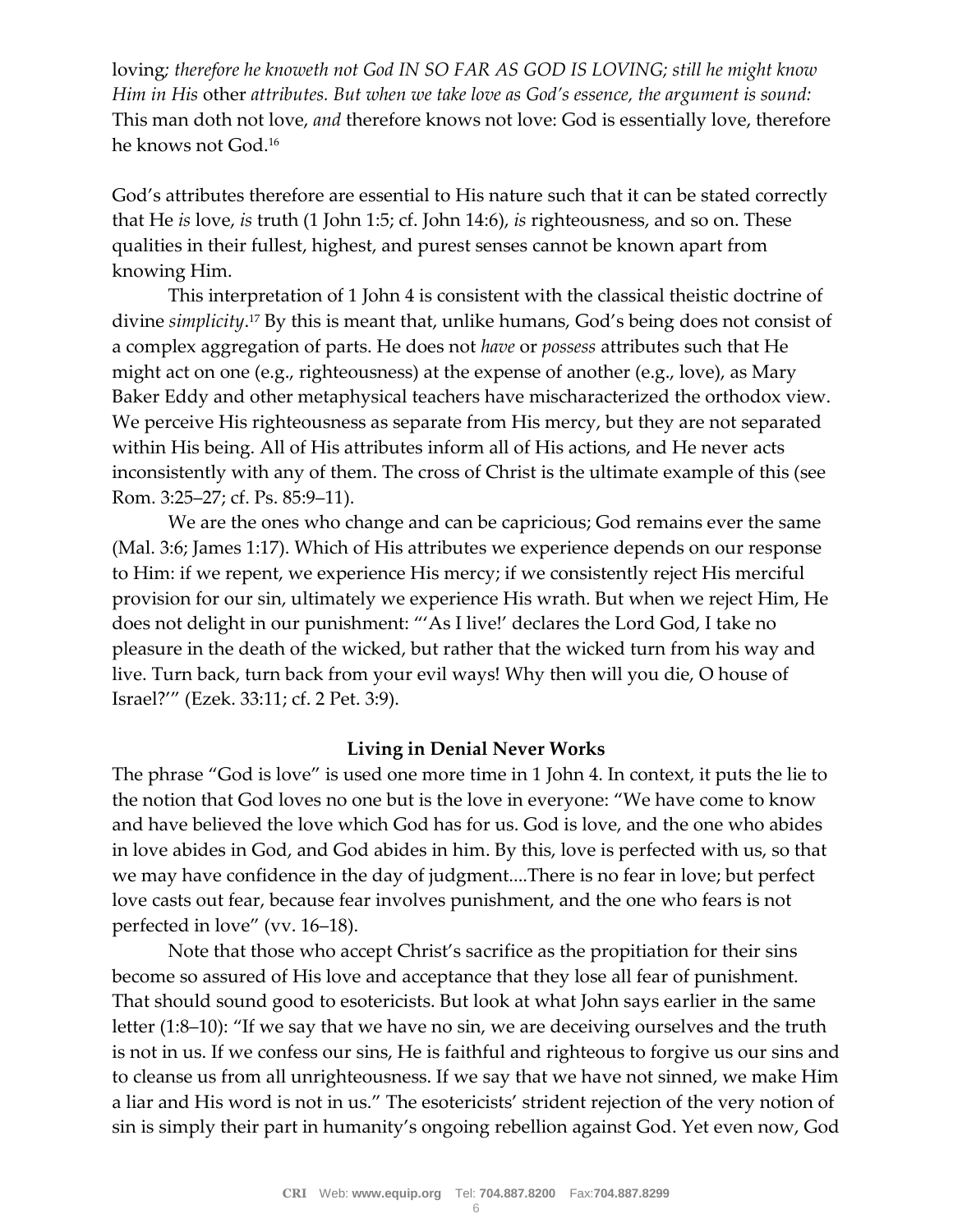reaches out to them with the offer of complete forgiveness, restoration, adoption into His family, citizenship in His kingdom, and, ultimately, resurrection into a new world where there will be no sin, suffering, sorrow, and death (Rev. 21:4).

Here we encounter yet another tragic irony about metaphysical theology. It denies the existence of sin, judgment, sickness, and death plainly out of a longing for a world where such features do not exist. Well, that is exactly what God has undertaken to provide them with! But they're not going to get there by denying reality or by refusing to deal with the root cause of what is wrong with the world and with them.

The answer, therefore, is not to deny the unpleasant realities of our mortal existence. This approach to the problem is clearly unworkable. All the founders of the above sects succumbed to sickness and died. Jesus said, "A disciple is not above his teacher....It is enough for the disciple that he become like his teacher" (Matt. 10:24–25). What hope then do the disciples of Eddy, Holmes, Fillmore, and other esoteric teachers have? Those who ignore all these wake-up calls and persist in this denial sentence themselves to an endless state of cognitive dissonance. I suspect most of us have known Christian Scientists and New Thought adherents in whom this was sadly evident.

The answer is rather to embrace the fact that God has dealt with all of these things at their root on the cross of Jesus Christ. Instead of protesting, esotericists would do well to fall on their knees, receive His free gift of salvation, and give thanks!

**Elliot Miller** is editor-in-chief of the CHRISTIAN RESEARCH JOURNAL. He also teaches evangelism and apologetics once a year at Palm Beach Atlantic University.

#### **NOTES**

- 1 Belief in a Universal Mind ontologically requires pantheism. I have long held that atheists can more easily be converted to pantheism than theism because they must only abandon materialism; they remain naturalists.
- 2 Mary Baker Eddy, *Science and Health with Key to the Scriptures*, authorized ed. (Boston: The First Church of Christ, Scientist, 1875, 1934), 275.
- 3 Ibid., 6.
- 4 Ibid., 42.
- 5 Ernest Holmes, *The Science of Mind: The Definitive Edition* (New York: Jeremy P. Tarcher/Putnam, 1938), 478.
- 6 The group has recently jettisoned much of its reference to "Christianity" and related terms in order to draw a wider following and now goes simply by Unity. On this see Rev. Jesse E. Tanner, Ph.D., "Reclaiming Unity's Christian Roots," http://theunitychristian.blogspot.com/2011/12/blog-series-onreclaiming-unitys.html.
- 7 The New Thought movement, like Christian Science, looks back to mesmerist, mind-cure healer, and mind science teacher Phineas Parkhurst Quimby (1802–1862) as its spiritual father. However, unlike Christian Science, which dogmatically and exclusively follows the teachings of Mary Baker Eddy (as she taught them to do), these groups are open and inclusive, encouraging their members to benefit from spiritual teachings and practices originating outside their own circles.
- 8 Charles Fillmore, *Jesus Christ Heals* (Unity Village, MO: Unity School of Christianity, 1939), 26.
- 9 See. e.g., Paramahansa Yogananda, "A Scripture of Love," Paramahansa Yogananda,